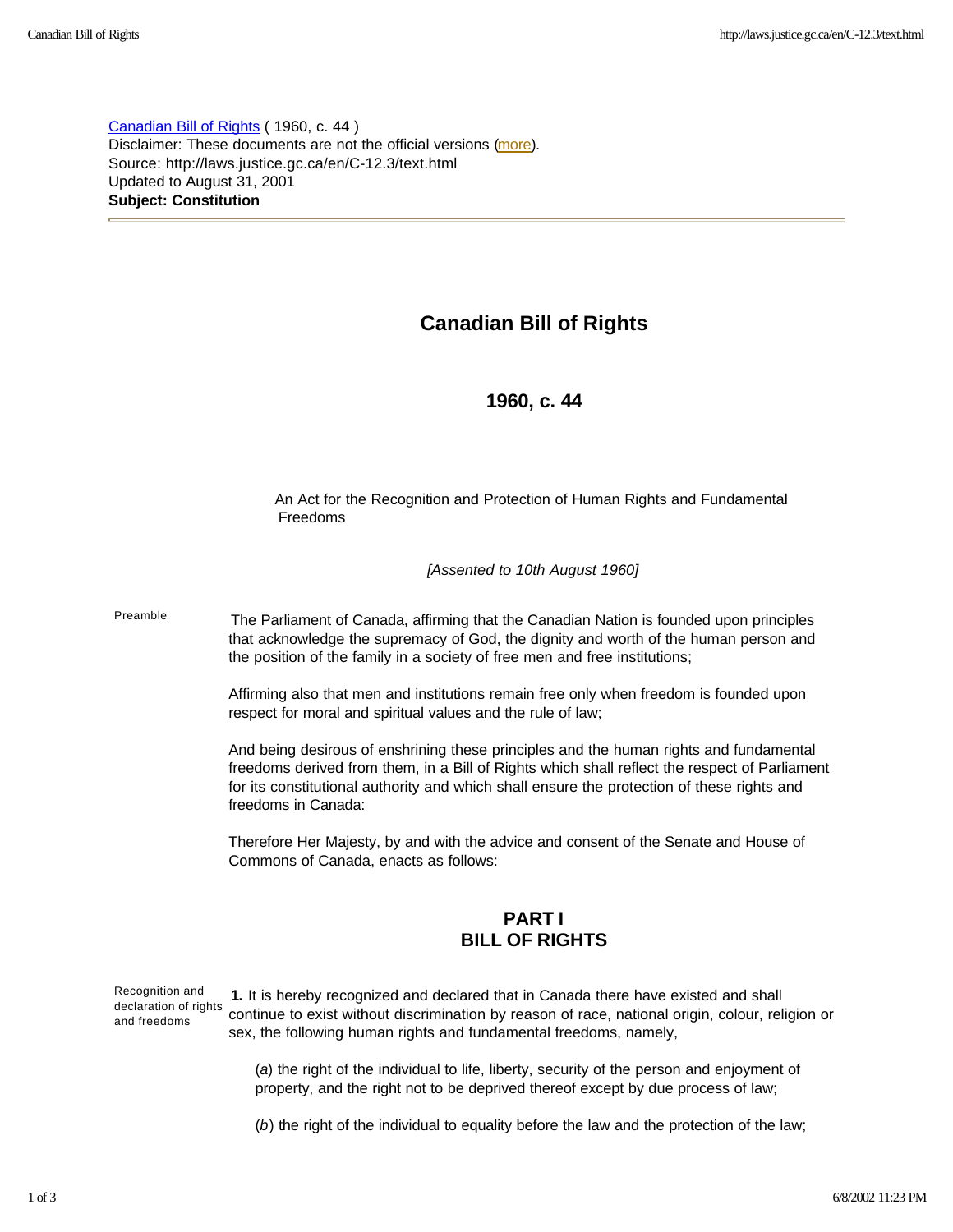- (*c*) freedom of religion;
- (*d*) freedom of speech;
- (*e*) freedom of assembly and association; and
- (*f*) freedom of the press.
- Construction of law **2.** Every law of Canada shall, unless it is expressly declared by an Act of the Parliament of Canada that it shall operate notwithstanding the *Canadian Bill of Rights*, be so construed and applied as not to abrogate, abridge or infringe or to authorize the abrogation, abridgment or infringement of any of the rights or freedoms herein recognized and declared, and in particular, no law of Canada shall be construed or applied so as to
	- (*a*) authorize or effect the arbitrary detention, imprisonment or exile of any person;
	- (b) impose or authorize the imposition of cruel and unusual treatment or punishment;
	- (*c*) deprive a person who has been arrested or detained
		- (i) of the right to be informed promptly of the reason for his arrest or detention,
		- (ii) of the right to retain and instruct counsel without delay, or

(iii) of the remedy by way of *habeas corpus* for the determination of the validity of his detention and for his release if the detention is not lawful;

(*d*) authorize a court, tribunal, commission, board or other authority to compel a person to give evidence if he is denied counsel, protection against self crimination or other constitutional safeguards;

(*e*) deprive a person of the right to a fair hearing in accordance with the principles of fundamental justice for the determination of his rights and obligations;

(*f*) deprive a person charged with a criminal offence of the right to be presumed innocent until proved guilty according to law in a fair and public hearing by an independent and impartial tribunal, or of the right to reasonable bail without just cause; or

(*g*) deprive a person of the right to the assistance of an interpreter in any proceedings in which he is involved or in which he is a party or a witness, before a court, commission, board or other tribunal, if he does not understand or speak the language in which such proceedings are conducted.

Duties of Minister of **Justice 3.** (1) Subject to subsection (2), the Minister of Justice shall, in accordance with such regulations as may be prescribed by the Governor in Council, examine every regulation transmitted to the Clerk of the Privy Council for registration pursuant to the *Statutory Instruments Act* and every Bill introduced in or presented to the House of Commons by a Minister of the Crown, in order to ascertain whether any of the provisions thereof are inconsistent with the purposes and provisions of this Part and he shall report any such inconsistency to the House of Commons at the first convenient opportunity.

Exception (2) A regulation need not be examined in accordance with subsection (1) if prior to being made it was examined as a proposed regulation in accordance with section 3 of the *Statutory Instruments Act* to ensure that it was not inconsistent with the purposes and provisions of this Part.